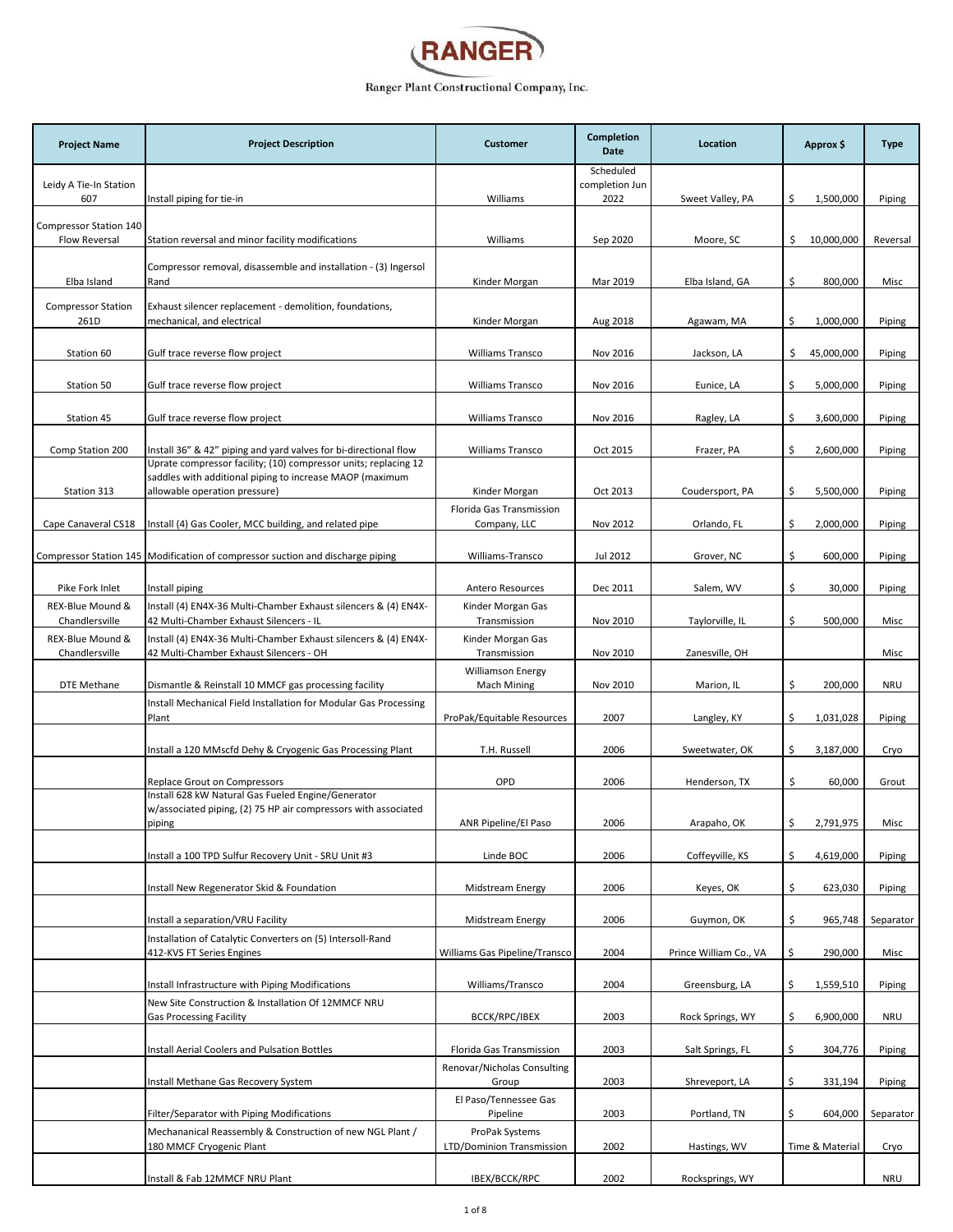

| <b>Project Name</b>    | <b>Project Description</b>                                                            | <b>Customer</b>                                  | Completion<br>Date | Location          | Approx \$        | <b>Type</b>         |
|------------------------|---------------------------------------------------------------------------------------|--------------------------------------------------|--------------------|-------------------|------------------|---------------------|
|                        | Skid Installation / Fab & Install 25 MMCF NRU Plant                                   | <b>BCCK Engineering</b>                          | 2001               | Mack, CO          | \$<br>1,706,000  | <b>NRU</b>          |
|                        | Install 10MM NRU Skid Plant for BCCK                                                  | <b>BCCK Engineering</b>                          | 2001               | Williams City, IL | 1,071,000<br>\$  | <b>NRU</b>          |
|                        | Fabricate 10MM NRU Skid Plant                                                         | <b>BCCK Engineering</b>                          | 2001               | Abilene, TX       | \$<br>315,000    | <b>NRU</b>          |
|                        | <b>Piping Modifications</b>                                                           | Florida Gas Transmission<br>Company              | 2001               | Mount Vernon, AL  | \$<br>464,000    | Piping              |
|                        |                                                                                       |                                                  |                    |                   |                  |                     |
|                        | Skid Fabrication (Mack, CO)                                                           | <b>BCCK Engineering</b>                          | 2001               | Abilene, TX       | \$<br>405,000    | Piping              |
|                        | Additions to Existing NGL Treating Facility                                           | Hanover Company<br>Renovar/Nicholas Consulting   | 2001               | Gail, TX          | \$<br>150,000    | Piping              |
|                        | Install Methane Gas Recovery System                                                   | Group                                            | 2001               | Arlington, TX     | \$<br>388,268    | Piping              |
|                        | Install Foundations for 50 MMSCFD NGL Recovery Station                                | Hanover Company                                  | 2000               | Borden Co., TX    | \$<br>96,600     | Concrete            |
|                        | Piping Modifications & NCNG Interconnect                                              | Williams Gas Pipeline -<br>Transco               | 2000               | Iredell Co., NC   | \$<br>680,000    | Piping              |
|                        | Install Mechanical for 50 MMSCFD NGL Recovery Facility                                | <b>Hanover Company</b>                           | 2000               | Borden Co., TX    | \$<br>1,540,000  | Piping              |
|                        | Install Scrubber & Related Facilites                                                  | El Paso Energy/Tennessee Gas<br>P/L              | 2000               | Nunnelly, TN      | \$<br>386,000    | Separator           |
|                        | Install 10MM NRU Skid Plant                                                           | <b>Black Warrior Methane/BCCK</b><br>Engineering | 1999               | Brookwood, AL     | \$.<br>803,000   | <b>NRU</b>          |
|                        | Fabricate 10MM NRU Skid Plant for Black Warrior Methane                               | <b>BCCK Engineering</b>                          | 1999               | Abilene, TX       | \$<br>318,000    | <b>NRU</b>          |
|                        | Fabricate 10MM NRU Skid Plant for East Vealmoor Plant                                 | <b>BCCK Engineering</b>                          | 1999               | Abilene, TX       | \$<br>363,000    | <b>NRU</b>          |
|                        |                                                                                       |                                                  | 1999               |                   | \$               |                     |
|                        | <b>Piping Modifications</b>                                                           | Marathon Oil Company                             |                    | Garden City, LA   | 365,000          | Piping              |
|                        | Retire Solar Mars Turbine                                                             | Columbia Gulf Transmission                       | 1999               | Hampshire, TN     | \$<br>80,000     | Remove              |
| <b>Toca Compressor</b> | Dismantling Diesel/Desulpurization Unit<br>Upgrade & Automation of Dehydration Unit & | Ventech Engineering                              | 1999               | Abilene, TX       | \$<br>420,000    | Remove              |
| Station                | Condensate Storage Tank Facility                                                      | Southern Natural Gas                             | 1998               | St Bernard, LA    | \$.<br>1,090,000 | Dehy                |
|                        | Retire Solar Mars Turbine                                                             | Columbia Gulf Transmission                       | 1998               | Inverness, MS     | \$<br>80,000     | Remove              |
|                        | Install High Pressure Gas Separators                                                  | Florida Gas Transmission                         | 1998               | Perry, FL         | Time & Material  | Separator           |
|                        | Install High Pressure Gas Separators                                                  | Columbia Gas Transmission                        | 1998               | Elkview, WV       | \$<br>874,000    | Separator           |
|                        | Concrete Foundations                                                                  | Shell Western E&P                                | 1997               | Denver City, TX   | Force Account    | Concrete            |
|                        | NRU Plant Relocation from Mist, OR                                                    | Shell/BCCK/RPC                                   | 1997               | Denver City, TX   | Force Account    | Cryo                |
|                        | Fab & Install 10MMCF NRU Plant                                                        | ERG/BCCK/RPC                                     | 1997               | Waynesburg, PA    |                  | <b>NRU</b>          |
|                        |                                                                                       |                                                  |                    |                   |                  |                     |
|                        | Water Management System Installation                                                  | <b>Tenneco Energy</b><br>Texas Eastern Gas       | 1997               | Natchitoches, LA  | \$<br>237,000    | Piping              |
|                        | MCC Replacement and Gas Cooler                                                        | Transmission<br>Colorado Interstate Gas / TH     | 1997               | Oran, MO          | 513,000<br>\$.   | Piping              |
|                        | Compressor Gas Piping Modifications / 80 MMCF Cryogenic Plant                         | <b>RUSSELL</b>                                   | 1996               | Lakin, KS         | \$<br>554,552    | Cryo                |
|                        | Install 80 MMcf Cryogenic Plant & Helium Seperation                                   | T.H. Russell                                     | 1996               | Lakin, KS         | \$<br>431,349    | Cryo                |
|                        | <b>Exhaust Stack Modifications</b>                                                    | <b>Tenneco Energy</b>                            | 1996               | Natchitoches, LA  | \$<br>169,400    | Piping              |
|                        | Install a Water Management System                                                     | Tennessee Gas Pipeline                           | 1996               | Bay St. Louis, MS | \$<br>117,000    | Piping              |
|                        | <b>Highland Gas Modifications</b>                                                     | Gas Technology                                   | 1996               | Sonora, TX        | Time & Material  | Piping              |
|                        | Slug Catcher                                                                          | Texas Eastern Transmission                       | 1996               | Venice, LA        | \$               | 1,286,000 Separator |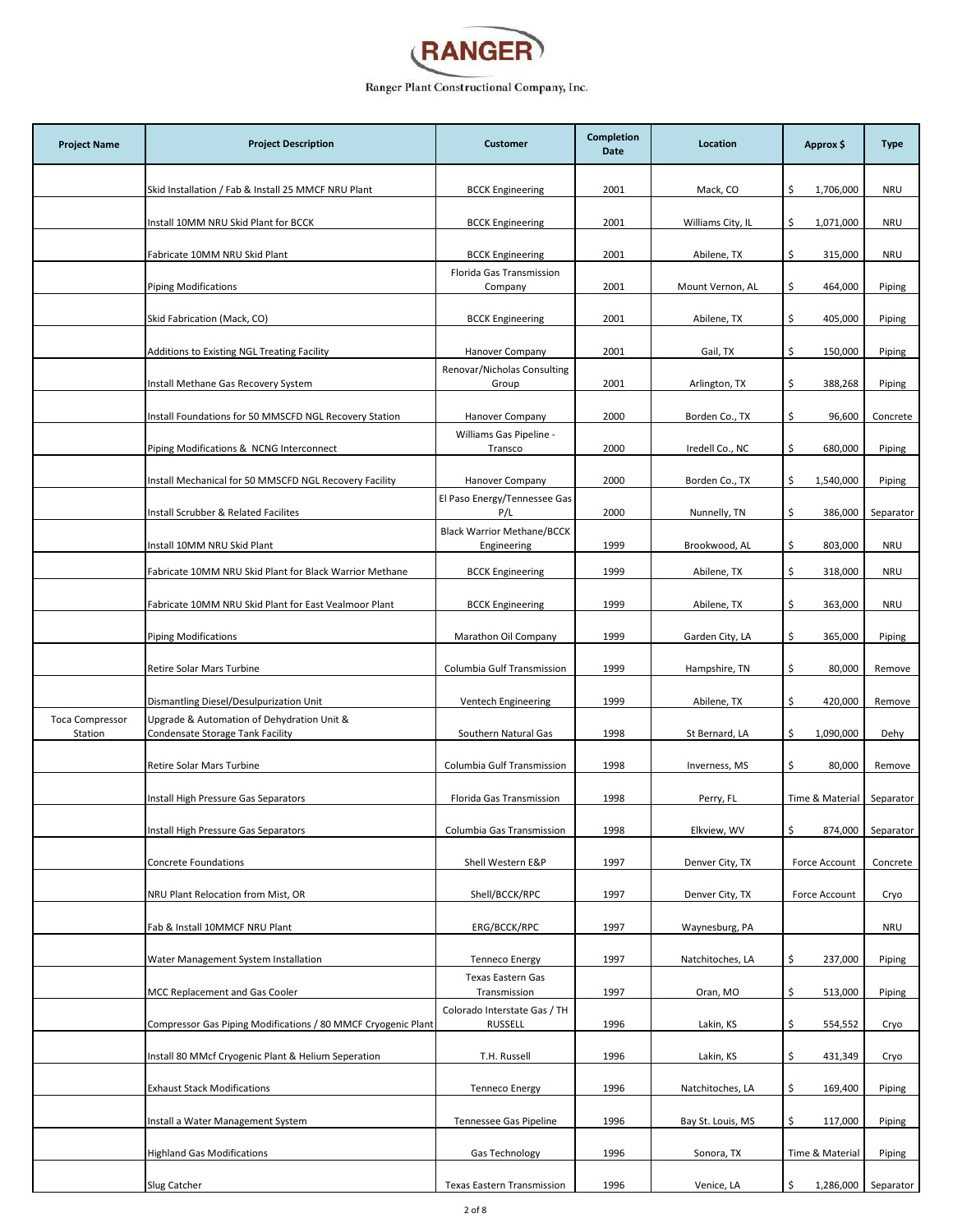

| <b>Project Name</b> | <b>Project Description</b>                                            | <b>Customer</b>                 | <b>Completion</b><br>Date | Location            | Approx \$        | <b>Type</b>     |
|---------------------|-----------------------------------------------------------------------|---------------------------------|---------------------------|---------------------|------------------|-----------------|
|                     | Fabricate & Install 10MMFcf NRU Plant                                 | Oregon Natural Gas              | 1994                      | Mist, OR            | \$.<br>3,200,000 | <b>NRU</b>      |
|                     | Replace (8) eight 24" Ball Valves                                     | Columbia Gulf Transmission      | 1994                      | Stanton, KY         | \$<br>241,500    | Piping          |
|                     | Piping Modification                                                   | Northern Natural Gas<br>Company | 1994                      | Beatrice, NE        | \$<br>588,000    | Piping          |
|                     | CO2 Recovery Plant                                                    | Oxy USA, Inc.                   | 1993                      | Welch, TX           |                  | CO <sub>2</sub> |
|                     | Concrete Foundations                                                  | T.H. Russell Corp               | 1993                      | Farminton, NM       | \$<br>252,000    | Concrete        |
|                     | Install 80 MMCF Cryogenic Plant                                       | Sid Richardson Carbon           | 1993                      | Jal, NM             |                  | Cryo            |
|                     | 90 MMCF Relocation & Modification                                     | <b>Tonkawa Gas Processing</b>   | 1993                      | Elk City, OK        |                  | Cryo            |
|                     | Product Tank Farm Upgrade                                             | Fina Oil & Chemical Co.         | 1993                      | Big Spring, TX      | \$<br>161,000    | Piping          |
|                     | #2 Well Hook-up, Gas Storage Facilities                               | Tejas Power Corp.               | 1993                      | Liberty, TX         | \$<br>361,135    | Piping          |
|                     | New Flare Header System Piping Modifications                          | ARCO Oil and Gas Company        | 1991                      | Crane, TX           | \$<br>2,416,658  | Piping          |
|                     | CO2 Recovery Plant                                                    | Exxon Co., USA                  | 1990                      | Crane, TX           | 1,854,587<br>\$  | CO <sub>2</sub> |
|                     | Piping & Pier Modifications                                           | Southern Natural Gas            | 1990                      | Gallion, AL         | \$<br>90,000     | Piping          |
|                     | Amine Plant                                                           | Meridian Oil, Inc.              | 1990                      | Bloomfield, NM      | \$<br>1,681,396  | Piping          |
|                     | (2) Amine Plants                                                      | Meridian Oil, Inc.              | 1990                      | Bloomfield, NM      | \$<br>2,069,126  | Piping          |
|                     | 36" Mainline 300 Pig Launcher - TN                                    | Columbia Gulf Transmission      | 1990                      | Hartsville, TN      | \$<br>206,122    | Piping          |
|                     | Firewater Tank & Piping Facilities                                    | Chemlink                        | 1990                      | Channelview, TX     | \$.<br>585,942   | Piping          |
|                     | <b>Pigging Facilities</b>                                             | Enron Gas Pipeline              | 1990                      | Kermit, TX          | \$<br>147,827    | Piping          |
|                     | Liquid Fuel Enrichment System                                         | Exxon Co., USA                  | 1990                      | Hawkins, TX         | \$<br>417,620    | Piping          |
|                     | Storage Hoppers & Conveyers                                           | Lone Star Peanut Company        | 1990                      | Rochester, TX       | Force Account    | Piping          |
|                     | Source Control EPA Storage Tanks - TX                                 | Texas Eastern Gas Pipeline      | 1990                      | Longview, TX        | \$<br>567,270    | Piping          |
|                     | Source Control EPA Storage Tanks - AR                                 | Texas Eastern Gas Pipeline      | 1990                      | Hope, AR            |                  |                 |
|                     | 36" Mainline 300 Pig Launcher - KY                                    | Columbia Gulf Transmission      | 1990                      | Clementsville, KY   |                  |                 |
|                     | Install ESD and Data Acquisition System                               | Enron                           | 1989                      | Houston, TX         | \$<br>158,320    | Instrument      |
|                     | Re-locate 5,000 Bbl Per Day Crude Refining Unit                       | Ridgeline Oil & Asphalt         | 1989                      | Bakersfield, CA     | \$.<br>417,447   | Piping          |
|                     | Install Launcher & Receiver Traps Replace Main Line Valves            | <b>ANR Pipeline Company</b>     | 1989                      | St. Martinville, LA | \$.<br>143,858   | Piping          |
|                     | <b>Gas Lift Conditioning</b>                                          | Exxon Co., USA                  | 1989                      | Conroe, TX          | 170,000<br>\$.   | Piping          |
|                     | Firewater System Upgrade                                              | Exxon Co., USA                  | 1989                      | Conroe, TX          | \$<br>68,007     | Piping          |
|                     | Demantling the CFZ Pilot Plant                                        | Exxon Co., USA                  | 1989                      | Clearlake, TX       | \$<br>89,471     | Remove          |
|                     | Install Scrubbers - NY                                                | Tennessee Gas Pipeline          | 1989                      | Albany, NY          | 1,181,020<br>\$  | Separator       |
|                     | Install Scrubbers - MA                                                | Tennessee Gas Pipeline          | 1989                      | Worchester, MA      |                  |                 |
|                     | Sonic Meter Installation/Orifice Instrumentation Modification -<br>ΜS | Columbia Gulf Transmission      | 1989                      | Meridian, MS        |                  |                 |
|                     | Glycol Dehydration Unit/Slug Catcher                                  | Natural Gas Pipeline            | 1988                      | Beaumont, TX        | \$<br>234,233    | Dehy            |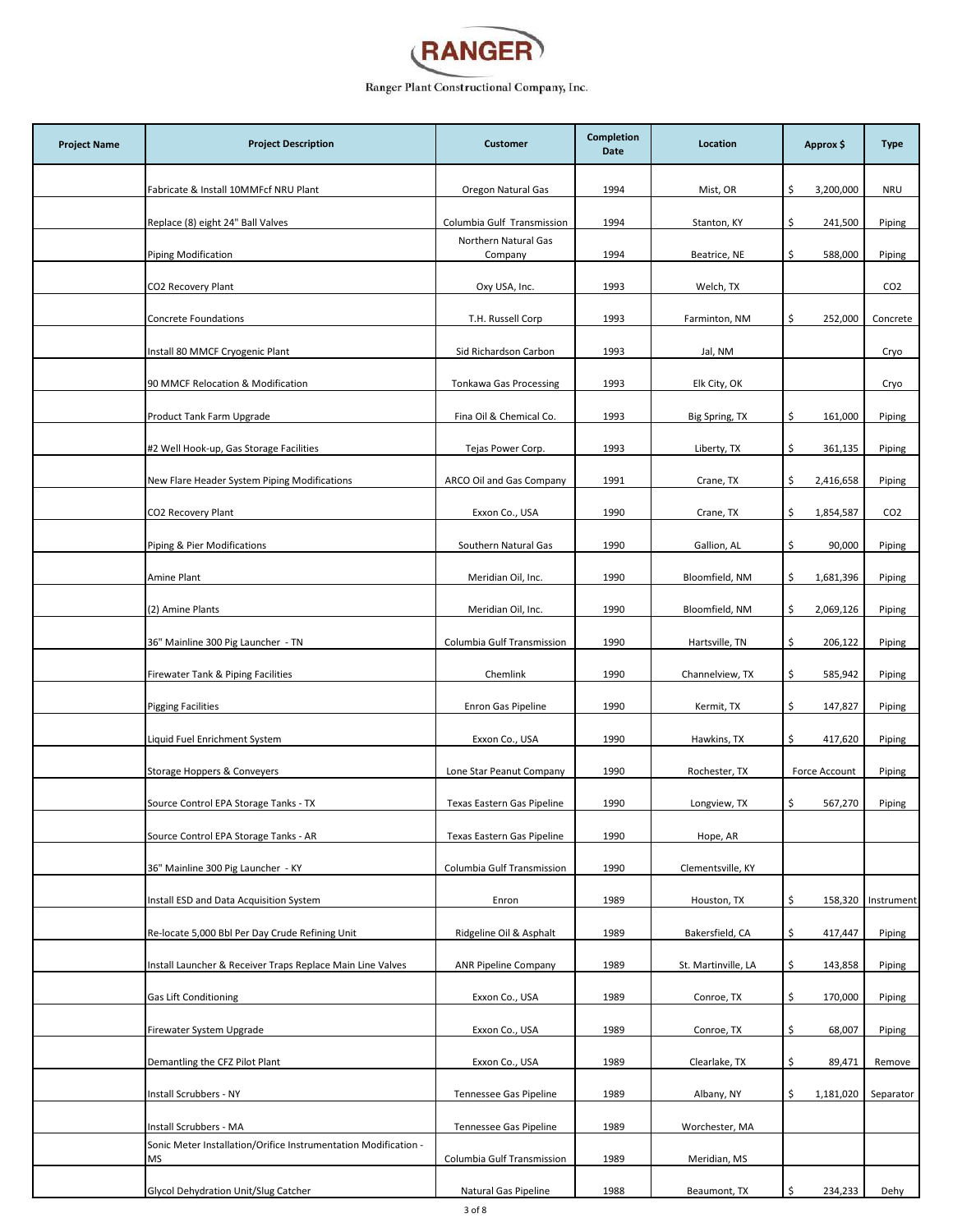

| <b>Project Name</b>               | <b>Project Description</b>                                      | <b>Customer</b>             | <b>Completion</b><br>Date | Location          | Approx \$       | <b>Type</b>     |
|-----------------------------------|-----------------------------------------------------------------|-----------------------------|---------------------------|-------------------|-----------------|-----------------|
|                                   | <b>H2S Treating Facility</b>                                    | Enron                       | 1988                      | Redfield, IA      | \$<br>347,154   | Piping          |
|                                   | Install Launcher & Receiver Traps Replace Main Line Valves - IL | <b>ANR Pipeline Company</b> | 1988                      | Peroria, IL       | \$<br>990,852   | Piping          |
|                                   | Accumulation Facilities Station 1 thru 10 - KY                  | Columbia Gulf Transmission  | 1988                      | Richmond, KY      | \$<br>1,151,108 | Piping          |
|                                   | Launcher & Receiver Facility - LA                               | Enron (Florida Gas)         | 1988                      | Baton Rouge, LA   | \$<br>115,968   | Piping          |
|                                   | Storage Hoppers & Conveyers                                     | Lone Star Peanut Company    | 1988                      | Rochester, TX     | Force Account   | Piping          |
|                                   | Re-Cylinder Compressor Modify Gas Piping                        | Natural Gas Pipeline        | 1988                      | Conroe, TX        | \$<br>130,000   | Piping          |
|                                   | Retire Existing Compressor Station                              | Tenneco Gas Pipeline        | 1988                      | Yscloskey, LA     | \$<br>167,900   | Remove          |
|                                   | Accumulation Facilities Station 1 thru 10 - LA                  | Columbia Gulf Transmission  | 1988                      | Bastrop, LA       |                 |                 |
|                                   | Accumulation Facilities Station 1 thru 10 - MS                  | Columbia Gulf Transmission  | 1988                      | Tupelo, MS        |                 |                 |
|                                   | Launcher & Receiver Facility - MS                               | Enron (Florida Gas)         | 1988                      | Jackson, MS       |                 |                 |
|                                   | Accumulation Facilities Station 1 thru 10 - TN                  | Columbia Gulf Transmission  | 1988                      | Nashville, TN     |                 |                 |
|                                   | Install Launcher & Receiver Traps Replace Main Line Valves - WI | <b>ANR Pipeline Company</b> | 1988                      | Stevens Point, WI |                 |                 |
|                                   | CO2 Removal Plant                                               | Natural Gas Pipeline        | 1987                      | New Caney, TX     | \$<br>1,539,100 | CO <sub>2</sub> |
|                                   | Miscellaneous Concrete & Paint                                  | Warren Petroleum            | 1987                      | Breckenridge, TX  | \$<br>4,895     | Concrete        |
|                                   | Miscellaneous Concrete & Paint                                  | Warren Petroleum            | 1987                      | Abilene, TX       | \$<br>17,775    | Concrete        |
|                                   | 15MM Gas Plant                                                  | BCC/Celeron                 | 1987                      | McKittrick, CA    | \$<br>137,867   | Cryo            |
|                                   | Jacket Water Cooling                                            | Sun Exploration             | 1987                      | Silver, TX        | \$<br>68,817    | Piping          |
|                                   | Electrical                                                      | <b>ANR Pipeline Company</b> | 1986                      | Kewaskum, WI      | \$<br>187,713   | Electrical      |
|                                   | Compressor Grout                                                | Sid Richardson Gas Co.      | 1986                      | Trent, TX         | \$<br>2,950     | Grout           |
|                                   | Asbestos Removal                                                | Warren Petroleum            | 1986                      | Monument, NM      | \$<br>17,429    | Maint           |
|                                   | <b>Piping Modification</b>                                      | <b>ANR Pipeline Company</b> | 1986                      | Patterson, LA     | \$<br>355,393   | Piping          |
|                                   | Well Site & Tank Battery Connections                            | Arco Oil & Gas              | 1986                      | Henderson, TX     | Force Account   | Piping          |
|                                   | Salt Water Disposal Station Modification                        | Exxon Co., USA              | 1986                      | Neches, TX        | \$<br>88,304    | Piping          |
|                                   | Flowlines                                                       | Exxon Co., USA              | 1986                      | Friendswood, TX   | \$<br>90,469    | Piping          |
|                                   | Aerial Cooler Installation                                      | <b>ANR Pipeline Company</b> | 1986                      | Mountain, WI      | \$<br>220,783   | Piping          |
| <b>Toca Compressor</b><br>Station | Modify Pipe Supports                                            | Southern Natural Gas        | 1986                      | St Bernard, LA    | \$<br>83,524    | Structural      |
|                                   | Concrete                                                        | K.G. Gas                    | 1985                      | Winters, TX       | \$<br>15,318    | Concrete        |
|                                   | Painting                                                        | Southern Natural Gas        | 1985                      | White Castle, LA  | \$<br>11,500    | Paint           |
|                                   | <b>Piping Pier Modifications</b>                                | Southern Natural Gas        | 1985                      | Plaquemine, LA    | \$<br>153,383   | Piping          |
|                                   | <b>Piping Pier Modifications</b>                                | Southern Natural Gas        | 1985                      | Franklin, LA      | \$<br>32,753    | Piping          |
|                                   | <b>Piping Pier Modifications</b>                                | Southern Natural Gas        | 1985                      | Mendenhall, MS    | \$<br>127,641   | Piping          |
|                                   | Lean Oil Reclaimer                                              | Northern Natural Gas        | 1985                      | Hobbs, NM         | \$<br>24,746    | Piping          |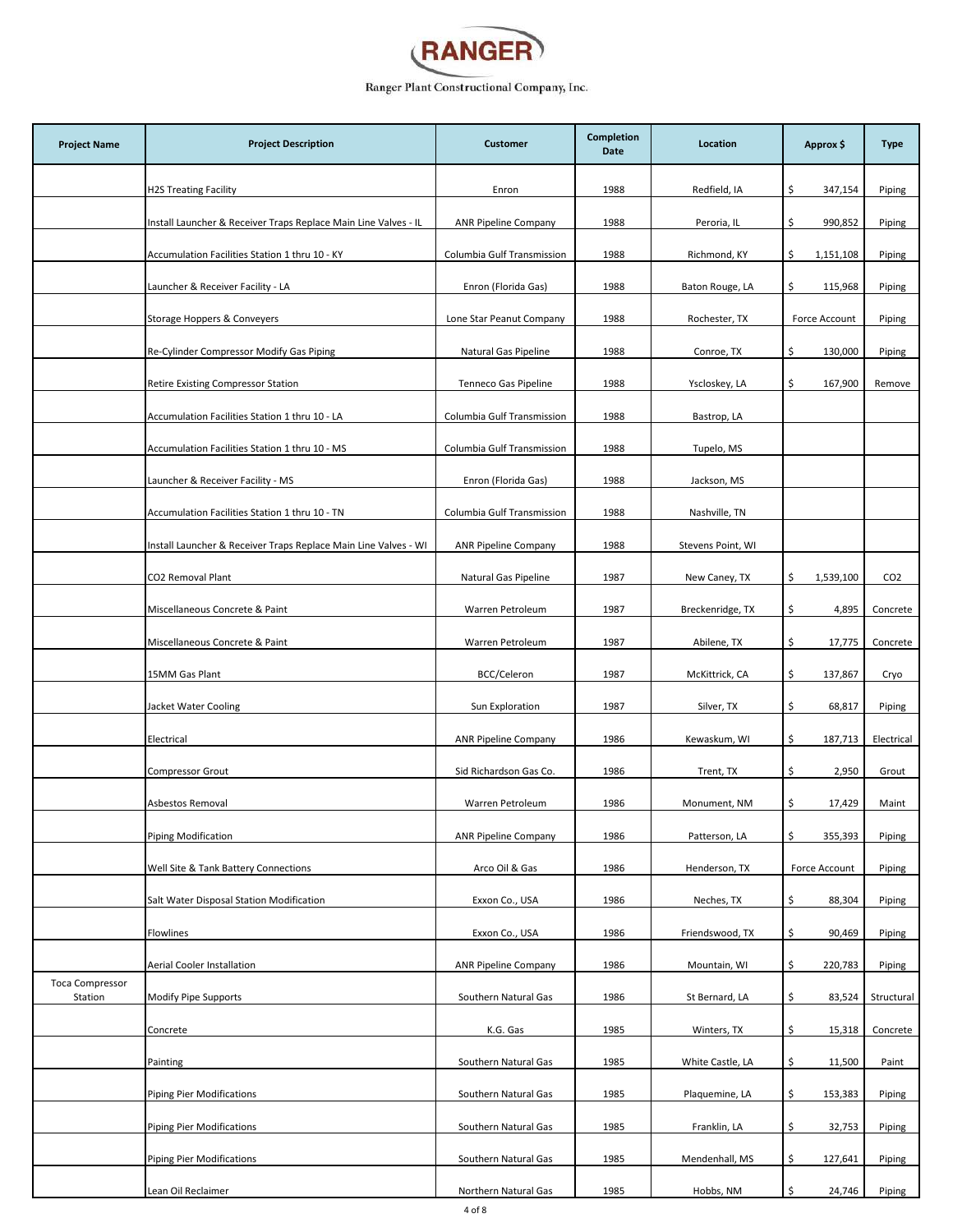

| <b>Project Name</b> | <b>Project Description</b>                              | <b>Customer</b>                   | <b>Completion</b><br>Date | Location         | Approx \$            | <b>Type</b>     |
|---------------------|---------------------------------------------------------|-----------------------------------|---------------------------|------------------|----------------------|-----------------|
|                     | Piping Installation                                     | Exxon Co., USA                    | 1985                      | Anahuac, TX      | 44,205<br>\$.        | Piping          |
|                     | <b>Station Modifications</b>                            | Exxon Co., USA                    | 1985                      | Hawkins, TX      | \$<br>37,009         | Piping          |
|                     | Piping Addition                                         | Warren Petroleum                  | 1985                      | Breckenridge, TX | \$<br>50,754         | Piping          |
|                     | Set Charcoal Filter                                     | Warren Petroleum                  | 1985                      | Abilene, TX      | \$.<br>14,635        | Separator       |
|                     | Set Charcoal Filter                                     | Warren Petroleum                  | 1985                      | Abilene, TX      | \$.<br>7,369         | Separator       |
|                     | Set Charcoal Filter                                     | Warren Petroleum                  | 1985                      | Breckenridge, TX | \$<br>10,028         | Separator       |
|                     | <b>Modify Monorail</b>                                  | <b>Texas Utilities Generating</b> | 1985                      | Monahans, TX     | \$.<br>60,958        | Structural      |
|                     | Miscellaneous Foundation Construction                   | Exxon Co., USA                    | 1984                      | Thompson, TX     | Force Account        | Concrete        |
|                     | Plant Maintenance                                       | Union Texas Petroleum             | 1984                      | Brownfield, TX   | Force Account        | Maint           |
|                     | <b>Piping Modifications</b>                             | Southern Natural Gas              | 1984                      | Tarrant City, AL | \$<br>180,800        | Piping          |
|                     | <b>Piping Modifications</b>                             | Southern Natural Gas              | 1984                      | Anniston, AL     | \$<br>83,480         | Piping          |
|                     | Waste Water Disposal System                             | El Paso Natural Gas               | 1984                      | Pampa, TX        | \$.<br>164,765       | Piping          |
|                     | Saltwater Disposal Tank & Related Piping & Equipment    | Exxon Co., USA                    | 1984                      | Friendswood, TX  | \$<br>80,337         | Piping          |
|                     | <b>Cooler Modification</b>                              | Exxon Co., USA                    | 1984                      | Hawkins, TX      | \$<br>116,966        | Piping          |
|                     | Pipe Line                                               | Exxon Co., USA                    | 1984                      | Pasadena, TX     | \$.<br>7,950         | Piping          |
|                     | <b>Piping Modification</b>                              | Northern Natural Gas              | 1984                      | Rankin, TX       | Cost Plus            | Piping          |
|                     | Medical Gas System                                      | U.S. Air Force                    | 1984                      | Abilene, TX      | \$.<br>1,400         | Piping          |
|                     | Loading Rack Modification                               | Warren Petroleum                  | 1984                      | Weatherford, TX  | \$<br>7,000          | Piping          |
|                     | <b>Plant Construction</b>                               | Warren Petroleum                  | 1984                      | Breckenridge, TX | \$<br>114,095        | Piping          |
|                     | Separators & Wellsite Piping Equipment                  | Exxon Co., USA                    | 1984                      | Conroe, TX       | \$.<br>237,194       | Separator       |
|                     | Fire Water Pump Installation & Barge Pump Installation  | Tennessee Gas Pipeline            | 1983                      | Cocodrie, LA     | \$<br>359,230        | Piping          |
|                     | Piping Modifications Slug Catcher Installation          | Tennessee Gas Pipeline            | 1983                      | Cocodrie, LA     | 1,145,672<br>\$      | Piping          |
|                     | <b>Staging Project</b>                                  | Northern Natural Gas              | 1983                      | Havre, MT        | \$<br>195,563        | Piping          |
|                     | <b>Recoating Project</b>                                | Northern Natural Gas              | 1983                      | Havre, MT        | Per Lineal Fc<br>\$. | Piping          |
|                     | Installation of Three Wellsites                         | Exxon Co., USA                    | 1983                      | Douglass, TX     | \$<br>53,100         | Piping          |
|                     | 8" Extension Line Lowering                              | Exxon Co., USA                    | 1983                      | Anahuac, TX      | \$<br>15,995         | Piping          |
|                     | Salt Water Production Facilities                        | Exxon Co., USA                    | 1983                      | Katy, TX         | \$<br>326,168        | Piping          |
|                     | <b>Compression Removal</b>                              | Northern Natural Gas              | 1983                      | Hobbs, NM        | \$.<br>128,546       | Remove          |
|                     | Vessel retray                                           | Internorth                        | 1983                      | Cunningham, KS   | \$.<br>70,754        | Retray          |
|                     | <b>Block Separation Station</b>                         | Exxon Co., USA                    | 1983                      | Marshall, TX     | \$<br>344,910        | Separator       |
|                     | Overton (Cotton Valley) Separation Station Construction | Exxon Co., USA                    | 1983                      | Troup, TX        | \$<br>250,736        | Separator       |
|                     | <b>Barrel Rack Building</b>                             | Exxon Co., USA                    | 1982                      | Pasadena, TX     | \$<br>182,500        | <b>Building</b> |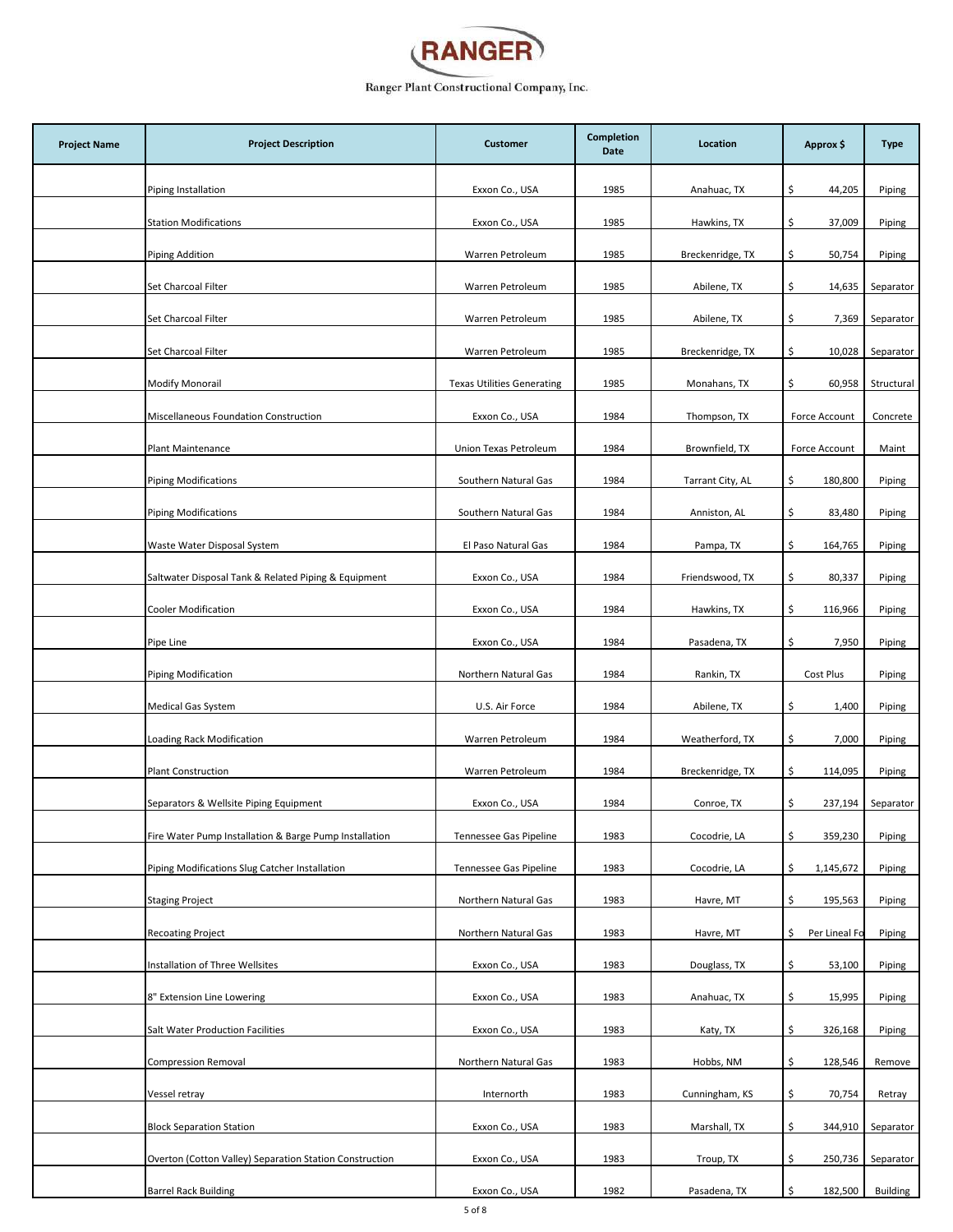

| <b>Project Name</b> | <b>Project Description</b>                          | <b>Customer</b>         | <b>Completion</b><br>Date | Location          | Approx \$      | <b>Type</b> |
|---------------------|-----------------------------------------------------|-------------------------|---------------------------|-------------------|----------------|-------------|
|                     | Concrete Foundation Addition                        | Exxon Co., USA          | 1982                      | New London, TX    | \$.<br>15,241  | Concrete    |
|                     | Well Site Dehydration Installation                  | Exxon Co., USA          | 1982                      | Carthage, TX      | Force Account  | Dehy        |
|                     | Well Site Dehydration Installation                  | Exxon Co., USA          | 1982                      | New London, TX    | \$.<br>24,500  | Dehy        |
|                     | Dehydration Installation                            | Exxon Co., USA          | 1982                      | Rosenburg, TX     | \$.<br>103,900 | Dehy        |
|                     | <b>Painting Contract</b>                            | Exxon Co., USA          | 1982                      | Katy, TX          | \$<br>33,800   | Paint       |
|                     | Aerial-Cooler Addition                              | Southern Natural Gas    | 1982                      | Anniston, AL      | \$<br>446,930  | Piping      |
|                     | Two-Staging Compressor Station                      | Northern Natural Gas    | 1982                      | Hugoton, KS       | \$<br>358,800  | Piping      |
|                     | Waste Water Treatment Facilities                    | Internorth              | 1982                      | Hobbs, NM         | \$.<br>158,959 | Piping      |
|                     | <b>Compressor Station Modification</b>              | Exxon Co., USA          | 1982                      | Hawkins, TX       | Force Account  | Piping      |
|                     | (4) Well Site Heater Installation                   | Exxon Co., USA          | 1982                      | Carthage, TX      | \$<br>74,000   | Piping      |
|                     | Two-Staging Compressor Station                      | Northern Natural Gas    | 1982                      | Ft. Stockton, TX  | \$.<br>219,417 | Piping      |
|                     | <b>Piping Revisions</b>                             | Valero Gas Transmission | 1982                      | Waco, TX          | Force Account  | Piping      |
|                     | Modify Yard Piping for Bi-Flow                      | Valero Transmission     | 1982                      | Sonora, TX        | Force Account  | Piping      |
|                     | <b>Piping Modification</b>                          | Valero Transmission     | 1982                      | Sonora, TX        | Force Account  | Piping      |
|                     | Install Cryogenic Addition                          | Warren Petroleum        | 1981                      | Albany, TX        | \$<br>345,000  | Cryo        |
|                     | Install Cryogenic                                   | Warren Petroleum        | 1981                      | Breckenridge, TX  | Force Account  | Cryo        |
|                     | Glycol Regeneration & Recovery Unit                 | Warren Petroleum        | 1981                      | Canadian, TX      | \$<br>125,000  | Cryo        |
|                     | Install Dehydration Unit                            | Exxon Co., USA          | 1981                      | Henderson, TX     | \$<br>300,000  | Dehy        |
|                     | Removal & Load Turbine                              | TransCanada Pipeline    | 1981                      | Waco, TX          | \$<br>16,000   | Hauling     |
|                     | Air Testing Nitrogen Processing Plant               | Union Carbide           | 1981                      | Big Spring, TX    | \$<br>13,500   | Hydro       |
|                     | <b>Painting Contract</b>                            | Exxon Co., USA          | 1981                      | Bleiblerville, TX | \$<br>4,000    | Paint       |
|                     | <b>Compressor Station Modification</b>              | Southern Natural Gas    | 1981                      | Heflin, AL        | \$<br>45,479   | Piping      |
|                     | Lean Oil Storage Facility                           | Northern Natural Gas    | 1981                      | Hobbs, NM         | \$.<br>193,932 | Piping      |
|                     | Well Site Heater Installation                       | Exxon Co., USA          | 1981                      | Bleiberville, TX  | Force Account  | Piping      |
|                     | Install Heater                                      | Exxon Co., USA          | 1981                      | Gilmer, TX        | Force Account  | Piping      |
|                     | Open Contract                                       | Exxon Co., USA          | 1981                      | Monroe City, TX   | \$<br>100,000  | Piping      |
|                     | Fire Water Installation                             | Exxon Co., USA          | 1981                      | Tomball, TX       | \$<br>140,000  | Piping      |
|                     | Seperation & Station Construction                   | Exxon Co., USA          | 1981                      | Neches, TX        | \$<br>233,860  | Piping      |
|                     | Install Heater                                      | Exxon Co., USA          | 1981                      | Gilmer, TX        | Force Account  | Piping      |
|                     | Plant & Satellite Station Modifications & Additions | Exxon Co., USA          | 1981                      | Brookshire, TX    | Force Account  | Piping      |
|                     | Saltwater Disposal Station Modification             | Exxon Co., USA          | 1981                      | Neches, TX        | Force Account  | Piping      |
|                     | <b>Metering Station Modification</b>                | Northern Natural Gas    | 1981                      | Seagraves, TX     | \$<br>80,000   | Piping      |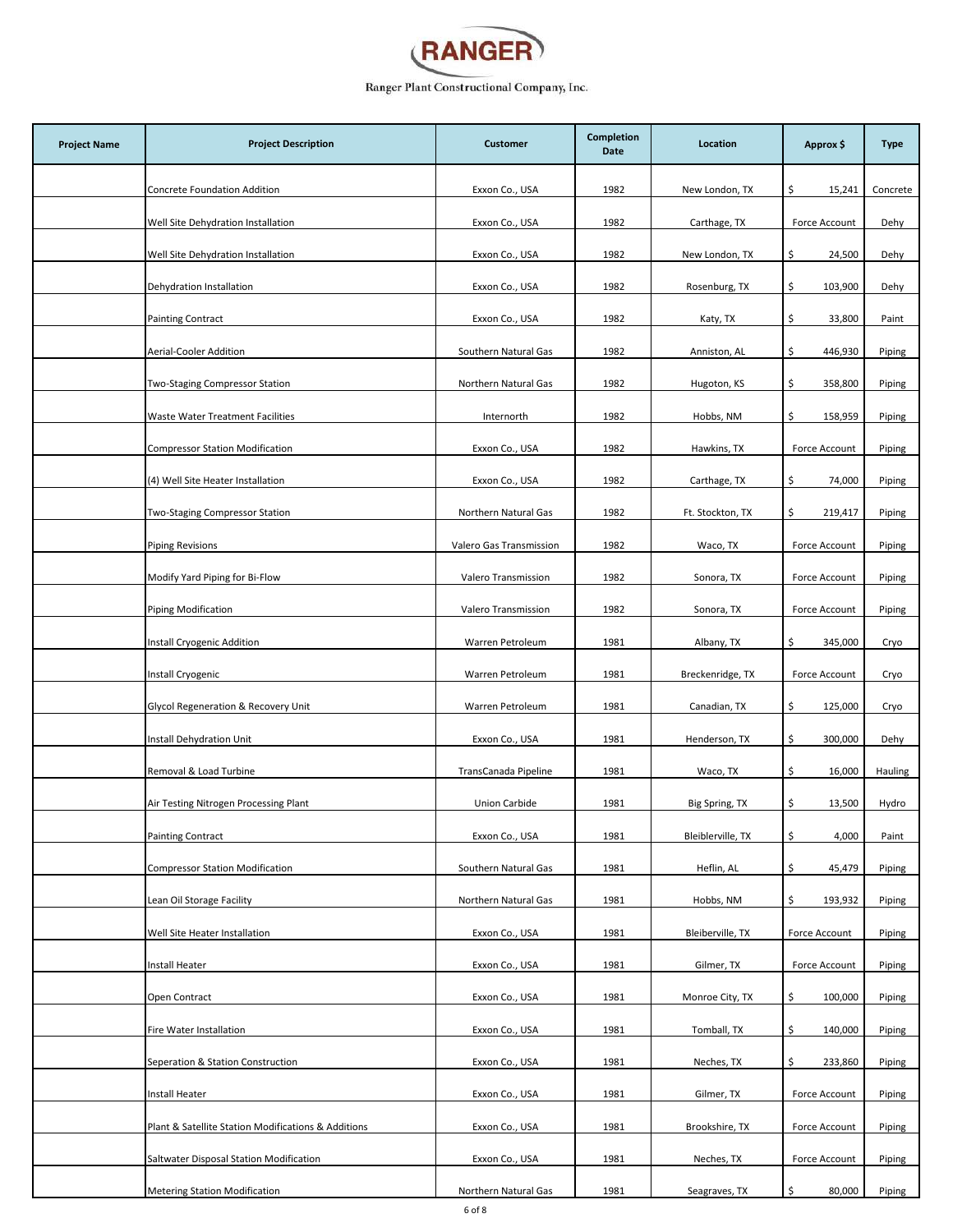

| <b>Project Name</b> | <b>Project Description</b>                                | <b>Customer</b>                            | <b>Completion</b><br>Date | Location         | Approx \$       | <b>Type</b> |
|---------------------|-----------------------------------------------------------|--------------------------------------------|---------------------------|------------------|-----------------|-------------|
|                     | Underground Drip Installation                             | Northern Natural Gas                       | 1981                      | Trivoli, TX      | \$.<br>600,000  | Piping      |
|                     | Refrigeration & Expansion Service Installation            | Warren Petroleum                           | 1981                      | Albany, TX       | 350,000<br>\$.  | Piping      |
|                     | Process & Refrigeration Skid Addition                     | Shell Oil                                  | 1981                      | Elk City, OK     | Force Account   | Refrig      |
|                     | Modify Separators & Inlet/Outlet Header Piping            | Southern Natural Gas                       | 1981                      | White Castle, LA | \$<br>114,106   | Separator   |
|                     | Plant De-Tuning & Modification                            | Exxon Co., USA                             | 1980                      | Anahuac, TX      | Force Account   | Instrument  |
|                     | Refinery Modification Liquid Storage Addition             | Northern Natural Gas                       | 1980                      | Cunningham, KS   | \$<br>20,000    | Piping      |
|                     | Aerial Cooler Installation                                | Tennessee Gas Pipeline                     | 1980                      | Winnsboro, LA    | \$<br>238,600   | Piping      |
|                     | Firefighting & Waste Heat Recovery                        | Exxon Co., USA                             | 1980                      | Thompson, TX     | \$<br>77,000    | Piping      |
|                     | 2-1/2" Flow Line                                          | Exxon Co., USA                             | 1980                      | Gladewater, TX   | \$<br>41,400    | Piping      |
|                     | 2-1/2" Flow Line                                          | Exxon Co., USA                             | 1980                      | Gladewater, TX   | \$<br>46,984    | Piping      |
|                     | 4" Flow Line                                              | High Plains Natural Gas Co.                | 1980                      | Spearman, TX     | \$<br>24,978    | Piping      |
|                     | 6" Flow Line                                              | Sid Richardson Gas Co.                     | 1980                      | Gutherie, TX     | 18,250<br>\$.   | Piping      |
|                     | Pig Launcher & Receiver Installation                      | Valero Gas Transmission                    | 1980                      | Maypearl, TX     | \$<br>140,363   | Separator   |
|                     | Concrete Work for Plant Addition                          | Northern Natural Gas                       | 1979                      | Cunningham, KS   | \$<br>1,312,870 | Concrete    |
|                     | Addition to Existing Plant & Cryogenic Plant Installation | Exxon Co., USA                             | 1979                      | Clearlake, TX    | 470,000<br>\$.  | Cryo        |
|                     | Install 75MMC Cryogenic Plant                             | Randall Corporation (for<br>Liquid Energy) | 1979                      | Winnie, TX       | \$<br>756,000   | Cryo        |
|                     | Dehydration Waste Heat Recovery                           | Northern Natural Gas                       | 1979                      | Hugoton, KS      | \$<br>653,000   | Dehy        |
|                     | Dehydration Conversion                                    | Northern Natural Gas                       | 1979                      | Sublette, KS     | \$<br>48,000    | Dehy        |
|                     | Control Panels                                            | Northern Natural Gas                       | 1979                      | Hugoton, KS      | 82,000<br>\$.   | Instrument  |
|                     | Terminal & Loading Facilities                             | Diamond Shamrock                           | 1979                      | Grapevine, TX    | \$<br>70,862    | Piping      |
|                     | <b>Engine Recylindering</b>                               | Exxon Co., USA                             | 1978                      | Kingsville, TX   | \$<br>350,000   | Piping      |
|                     | Modify Piping & Reduce Storage Tank                       | Exxon Co., USA                             | 1978                      | Neches, TX       | Force Account   | Piping      |
|                     | Inlet Piping Modification                                 | Exxon Co., USA                             | 1978                      | Pledger, TX      | \$<br>235,000   | Separator   |
|                     | Remove Gasoline Plant                                     | Exxon Co., USA                             | 1978                      | Pledger, TX      | Force Account   | Separator   |
|                     | Offsite Piping for Cryogenic Plant                        | Aminoil, USA, Inc.                         | 1977                      | Perry, OK        |                 | Cryo        |
|                     | Install Steam Generator & Modify Piping                   | Aminoil, USA, Inc.                         | 1977                      | Fox, OK          | \$<br>150,000   | Piping      |
|                     | Pipeline                                                  | <b>Cities Service</b>                      | 1977                      | Decatur, TX      | \$<br>58,000    | Piping      |
|                     | Install Compressor Station                                | Exxon Co., USA                             | 1977                      | Carthage, TX     | \$.<br>20,000   | Piping      |
|                     | Gas Sweetening & Dehydration Facilities                   | Exxon Co., USA                             | 1977                      | New London, TX   | \$.<br>375,000  | Piping      |
|                     | <b>Modify Piping</b>                                      | Exxon Co., USA                             | 1977                      | Magnet, TX       | Force Account   | Piping      |
|                     | Mainline Upgrade                                          | Southern Pipeline                          | 1977                      | Laredo, TX       | 50,000<br>\$    | Piping      |
|                     | Install Compressor Station                                | Texas Oil & Gas                            | 1977                      | Albany, TX       | \$<br>7,300     | Piping      |